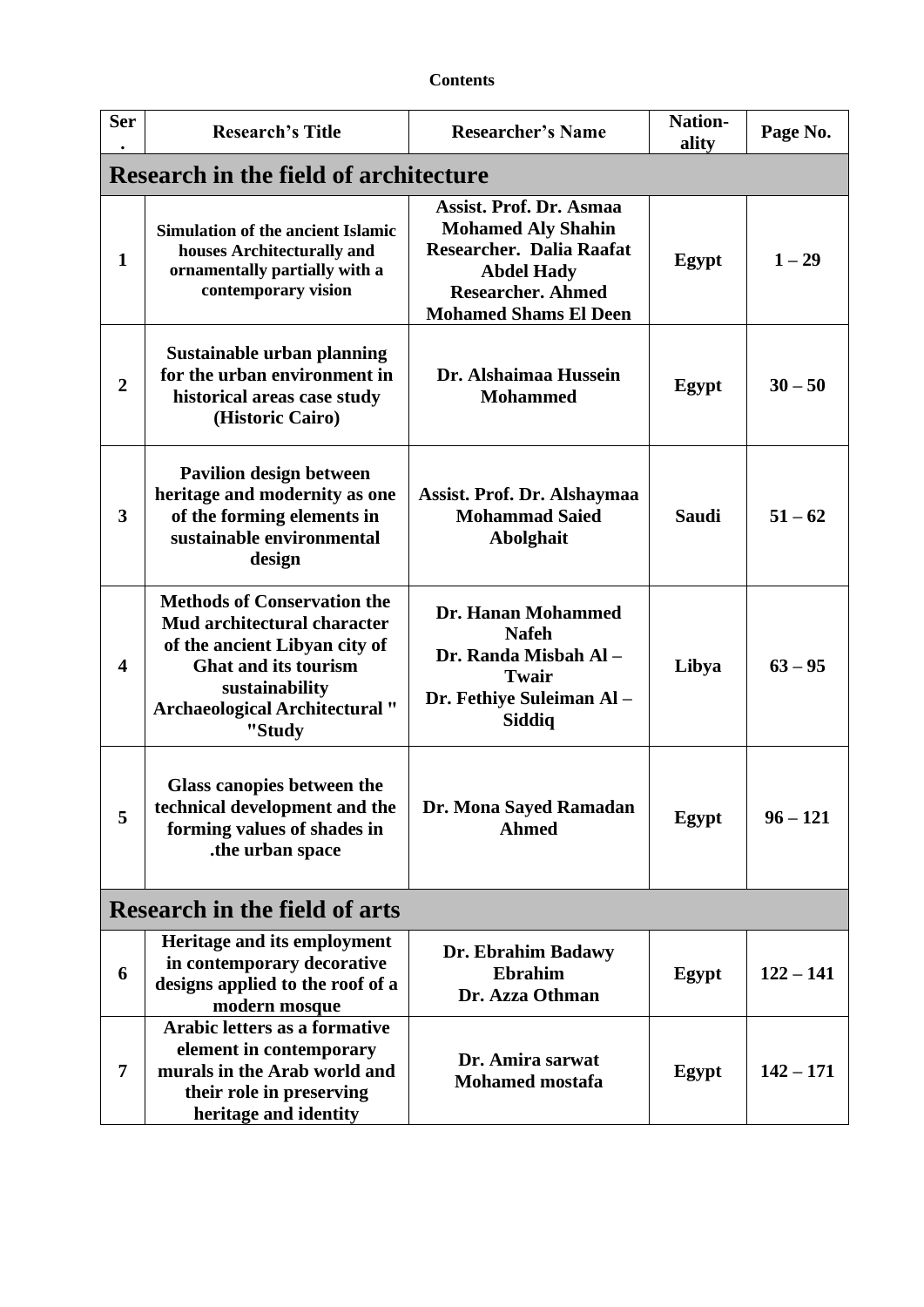## **Contents**

| 8  | Synthetic cubism in<br>formations inspired by the<br>ancient Egyptian monuments,<br>a contemporary vision through<br>the two fields (drawing and<br>painting - and textile printing) | <b>Assist. Prof. Dr. Amira</b><br><b>Yousr Mohamed</b><br><b>Assist. Prof. Dr. Laialy</b><br><b>Ebada Ahmed</b>                                                                  | Egypt        | $172 - 191$ |
|----|--------------------------------------------------------------------------------------------------------------------------------------------------------------------------------------|----------------------------------------------------------------------------------------------------------------------------------------------------------------------------------|--------------|-------------|
| 9  | Subjects of the popular<br>heritage in the work of the<br>artist "Hassan Al-Sharq" and<br>to benefit from them in<br>inspiring designs and printing<br>them with the effect of       | <b>Assist. Prof. Dr. Eman</b><br>farghaly said fahmy                                                                                                                             | Egypt        | $192 - 212$ |
| 10 | <b>Employing digital printing</b><br>technology in murals design                                                                                                                     | Assist. Prof. Dr. Alshaymaa<br><b>Mohammad Saied</b><br>Abolghait                                                                                                                | <b>Saudi</b> | $213 - 222$ |
| 11 | <b>Design an advertising</b><br>campaign for environmental<br>awareness (Vision 2030) in<br><b>Kingdom of Saudi Arabia</b>                                                           | Assist. Prof. Dr. Hassnaa<br><b>Mohamed Elfeky</b>                                                                                                                               | <b>Saudi</b> | $223 - 240$ |
| 12 | The Engagement of the<br><b>Concept of Postmodernism</b><br>with Contemporary Plastic<br><b>Formulation in Art Education</b><br><b>Students' Artworks</b>                            | Prof. Dalya Fawzy Abdalla<br><b>Prof. Dina kamal Eltantawy</b><br><b>Assist. Prof. Dr. Samar</b><br><b>Sayed Hassan</b><br><b>Researcher. Ohood Yahia</b><br><b>Khalil Ahmed</b> | <b>Egypt</b> | $241 - 261$ |
| 13 | A design strategy for realizing<br>the cultural identity through<br>the design of masks and<br>related infographics in the<br>shade of Corona pandemic                               | <b>Assist. Prof. Dr. Dina</b><br><b>Ahmed Nafady</b><br>Assist. Prof. Dr. Hassnaa<br><b>Mohamed Khairy Elfeky</b>                                                                | Saudi        | $262 - 284$ |
| 14 | The Visual Semiotics of the<br><b>City and The Manifestations</b><br>of the Architectural Heritage<br>in Contemporary Painting                                                       | <b>Assist. Prof. Dr. Samah</b><br><b>Hassan Dawod Taha</b>                                                                                                                       | <b>Egypt</b> | $285 - 299$ |
| 15 | <b>Aesthetic foundations in</b><br>ceramic design in mosque<br>architecture and its<br>relationship with the<br>civilizational component                                             | Associ. Prof. Dr. Sanaa<br><b>Abdelgawad Eissa</b>                                                                                                                               | Egypt        | $300 - 328$ |
| 16 | The role of smart interior<br>design technologies in<br>preparing a safe residential<br>space for the elderly.                                                                       | Dr. Shaimaa Samir Fahmy<br><b>Mohammad</b>                                                                                                                                       | Egypt        | $329 - 351$ |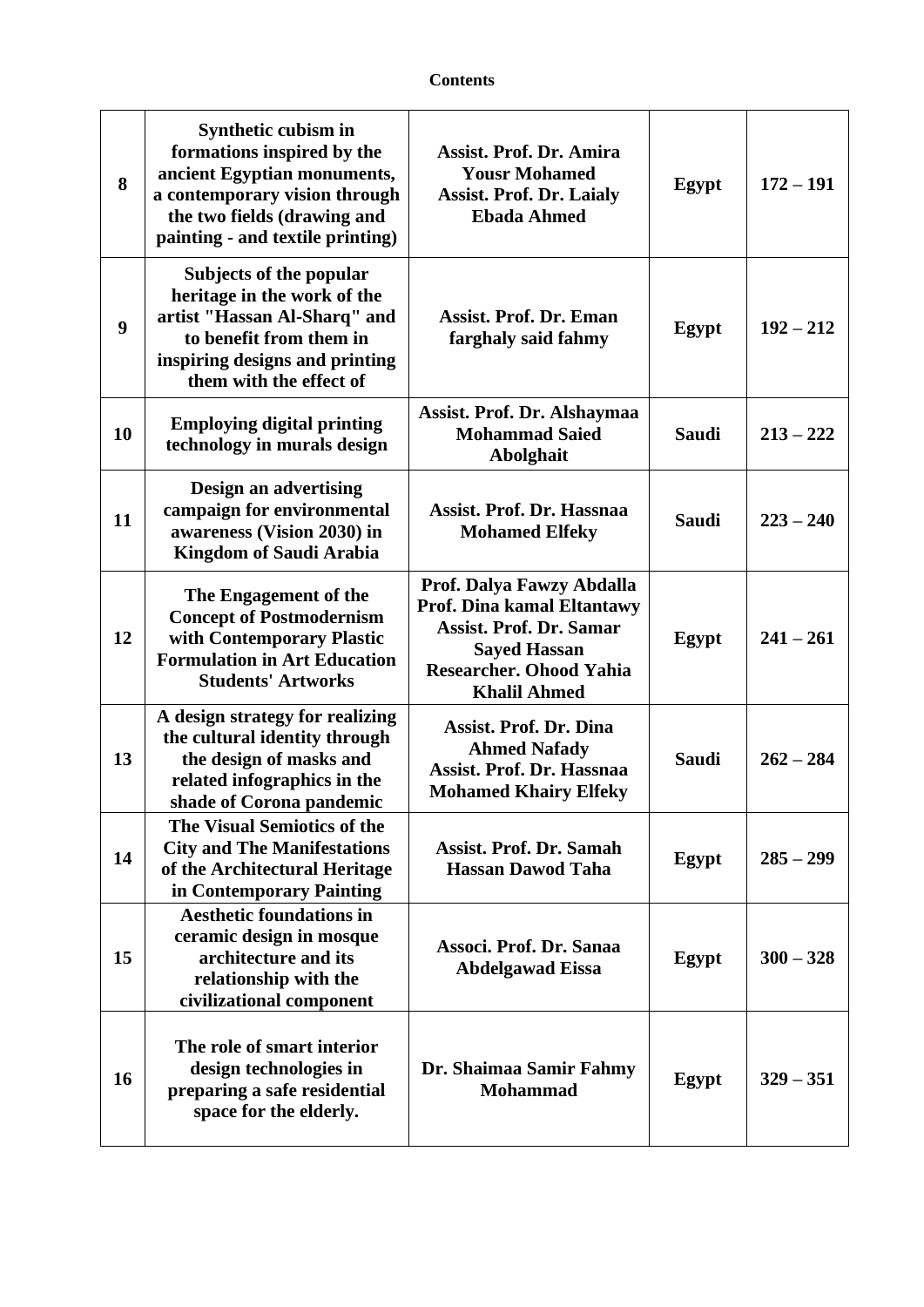## **Contents**

| 17 | <b>Utilizing the Design Formulas</b><br>of the Kuwaiti Sadu in<br><b>Contemporary Artwork and</b><br><b>Designs of the Sadu</b>                                                                     | Dr. Dhoha Ayedh Abdullah<br><b>Eid Althuwaimer</b>                                               | <b>Kuwait</b> | $352 - 369$ |
|----|-----------------------------------------------------------------------------------------------------------------------------------------------------------------------------------------------------|--------------------------------------------------------------------------------------------------|---------------|-------------|
| 18 | The role of heritage<br>civilization in enriching the<br>designs of Saudi currencies in<br>light of (Vision2030) in<br><b>Kingdom of Saudi Arabia</b>                                               | <b>Assist. Lect. Lamiaa</b><br><b>Mohamed Elfeky</b>                                             | <b>Saudi</b>  | $370 - 389$ |
| 19 | <b>A Modern Vision for</b><br><b>Designing a Secured</b><br><b>Pharmaceutical Package in the</b><br><b>Arab Countries</b>                                                                           | <b>Assist. Prof. Dr. Mohamed</b><br><b>Gamal Mohamed Abdel-</b><br><b>Maksoud</b>                | <b>Saudi</b>  | $390 - 418$ |
| 20 | <b>Plastic formulas of Chaos</b><br>theory as a source for<br>enriching one-piece printed<br>design according to kingdom's<br>2030 vision                                                           | Associ. Prof. Dr. Marwa<br><b>Ezzat Mostafa</b><br>Associ. Prof. Dr. Dina<br><b>Ahmed Nafady</b> | <b>Saudi</b>  | $419 - 438$ |
| 21 | <b>Symbols of Folk Photography</b><br>in Egyptian Folklore as a<br><b>Source for Enriching Printed</b><br><b>Design of Youthful Clothing</b>                                                        | Dr. Marwa Mahmoud<br><b>Galal Mohamed Osman</b>                                                  | Egypt         | $439 - 475$ |
| 22 | <b>Balance and movement in</b><br>glass sculpture.                                                                                                                                                  | Dr. Mona Sayed Ramadan<br><b>Ahmed</b>                                                           | Egypt         | $476 - 489$ |
| 23 | <b>Cultural heritage inspiration</b><br>in sequential art to express<br>identity                                                                                                                    | <b>Assist.Prof.Dr. Mona</b><br><b>Abdelmoneim Ahmed</b><br><b>Alwaraky</b>                       | Egypt         | $490 - 503$ |
| 24 | Animation as a magnet for<br>cultural Anthropology<br><b>Programs in Electronic Media</b>                                                                                                           | Dr. Maha Mansour<br><b>Mohamed Ali Soliman</b>                                                   | Egypt         | $504 - 521$ |
| 25 | <b>Child journalism drawings</b><br>analysis and application in<br>designing one-piece printed<br>fabrics                                                                                           | <b>Assist. Prof. Dr. Neven</b><br><b>Farouk Hussien</b>                                          | Egypt         | $522 - 540$ |
| 26 | Incorporating the integrated<br>marketing communication<br>concepts from an economic<br>perspective into the design of<br>interior tourism advertising<br>(Applied to heritage tourism in<br>Egypt) | Dr. Haidy Youssef abo-<br><b>Elgheat</b>                                                         | Egypt         | $541 - 569$ |